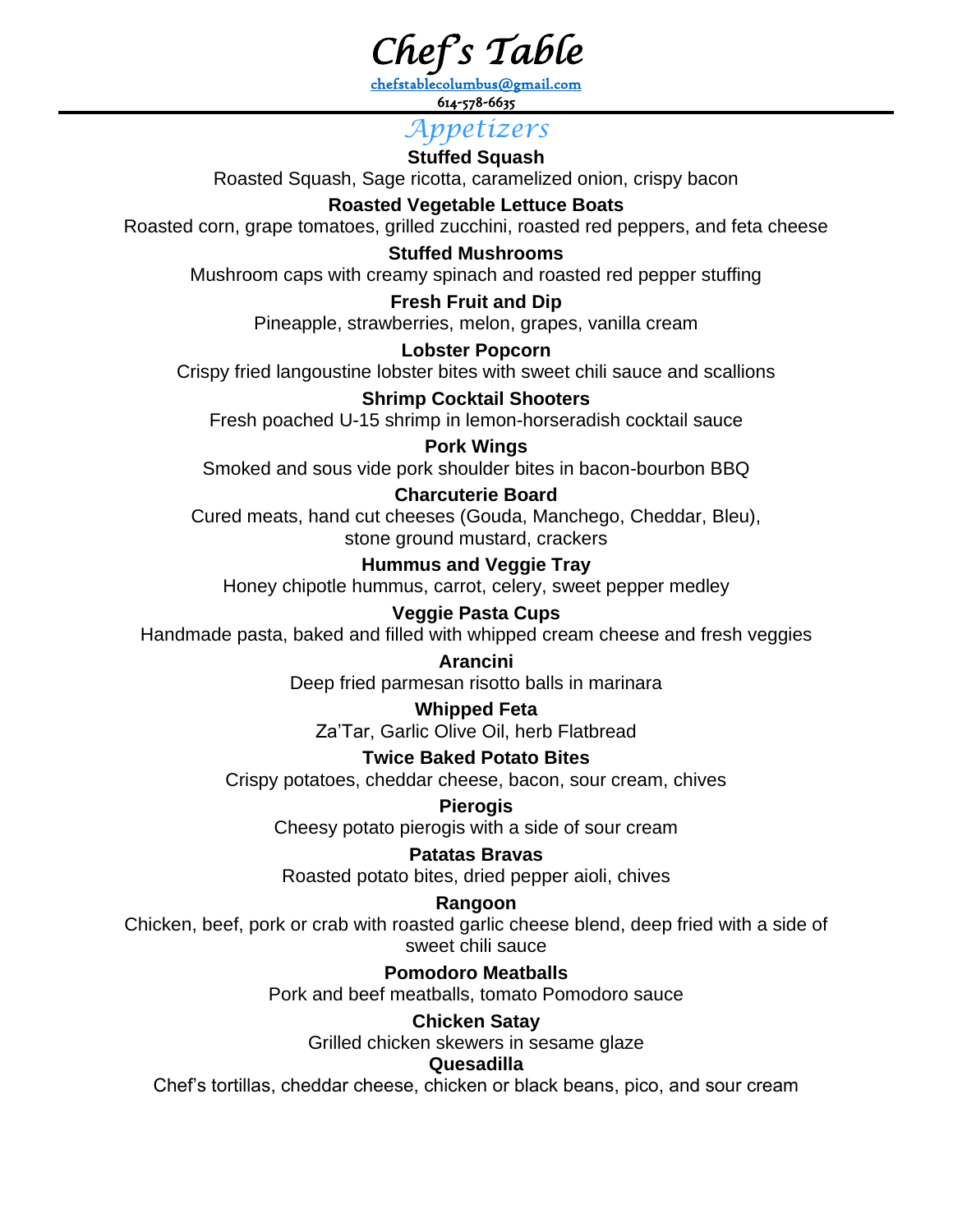## *Salad*

## **Heritage Salad**

Heritage lettuce, shredded carrot, heirloom grape tomato, onion, Chef's balsamic vinaigrette and buttermilk ranch

#### **Caesar Salad**

Fresh cut romaine, herb crouton, parmesan, Chef's dressing

# *Chicken Entrees*

**Chicken Piccata** Pan seared scaloppini chicken breast, lemon-herb sauce, shaved parmesan

**Chicken Mushroom Marsala** Pan seared scaloppini chicken breast, mushroom marsala sauce, topped with fresh herbs

## **Chicken Parmigiana**

Pan Fried Chicken Breasts topped with Chef's marinara, fresh mozzarella

## **Garlic Parmesan Chicken**

Pan seared scaloppini chicken breast, roasted garlic cream sauce, shaved parmesan

## **Honey Chipotle Chicken**

Roasted chicken breast, sweet and spicy reduction, fresh herbs

#### **Balsamic Chicken**

Roasted chicken breast, balsamic marinade, fresh basil

## *Beef Entrees*

**Beef Tips** Braised beef tips in creamy sherry sauce

## **Carved Roast Beef**

Top round roast sous vide to perfection, horseradish cream, au jus

## **Carved Beef Steamship**

Roasted bone-in beef steamship (whole hind leg, approximately 70lbs), horseradish cream, au jus

## **Carved Beef Prime Rib**

Roasted prime rib cooked to your specified temperature, horseradish cream, au jus

## **Carved Beef Tenderloin**

Seared and roasted whole beef tenderloin cooked to your specified temperature, horseradish cream, au jus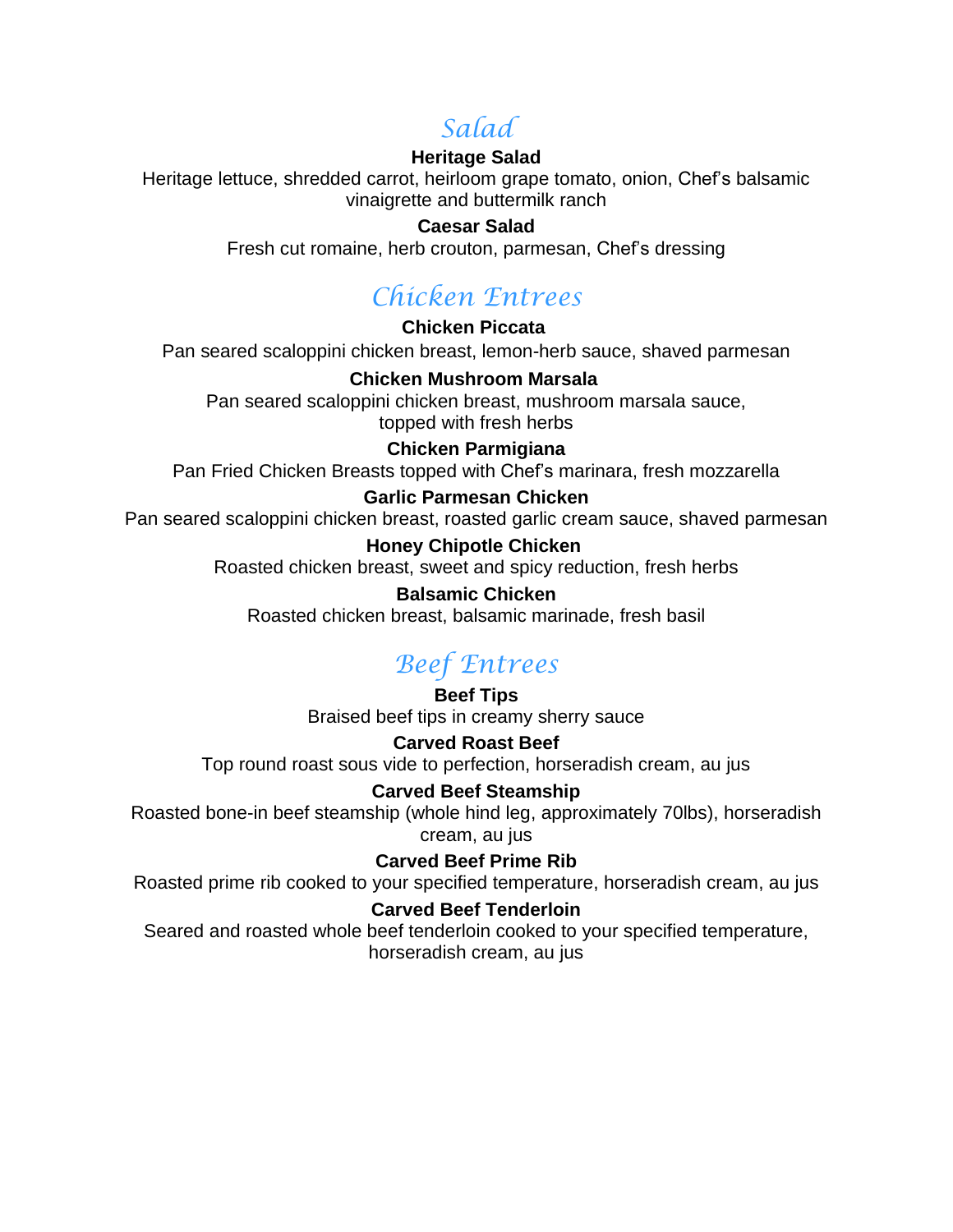## *Pork Entrees*

#### **BBQ Pulled Pork**

Braised and shredded pork shoulder in sweet and smokey BBQ

## **Carved Pork Tenderloin**

Seared and roasted whole pork tenderloin cooked to your specified temperature, honey Dijon, smoked jus

## **Carved Pork Roulade**

Pork loin stuffed with spinach and roasted red peppers, cranberry gastrique (sweet and sour sauce)

# *Fish Entrees*

#### **Lemon Salmon** Baked salmon topped with charred lemon wheel and garlic compound butter

**Salmon with Creamy Dill**

Baked salmon filet topped with creamy dill sauce

#### **Grilled Mahi**

Char grilled mahi steak topped with pineapple salsa or cilantro pesto

## **Stuffed Sole**

Sole filets stuffed with spinach and roasted tomatoes, fumet cream sauce

## Vegetarian(Veg)/Vegan(V) Entrees

## **Spaghetti Squash (V)**

Roasted Spaghetti squash, chickpeas, sauteed mushrooms, onion, and kale with warm garlic vinaigrette

## **Zucchini Primavera (V)**

Spiralized zucchini noodles, bell peppers, onion, carrot, and fire roasted corn topped with pomodoro sauce

## **Ratatouille (V)**

Roasted bell pepper, zucchini, butternut squash, onion, and eggplant over a rich tomato sauce topped with herb oil

## **Ravioli with Butternut Squash (Veg)**

Four cheese stuffed ravioli, roasted butternut squash, wilted baby arugula, toasted pumpkin seeds, parmesan cream sauce

## **Spinach Ravioli (Veg)**

Handmade spinach pasta filled with sauteed spinach, ricotta, and parmesan blend with marinara sauce

## **Polenta (Veg)**

Creamy polenta with wild mushrooms, cream sauce, and shaved Parmesan

## **Eggplant Parmesan (Veg)**

Lightly breaded eggplant layered with fresh mozzarella, topped with pomodoro sauce